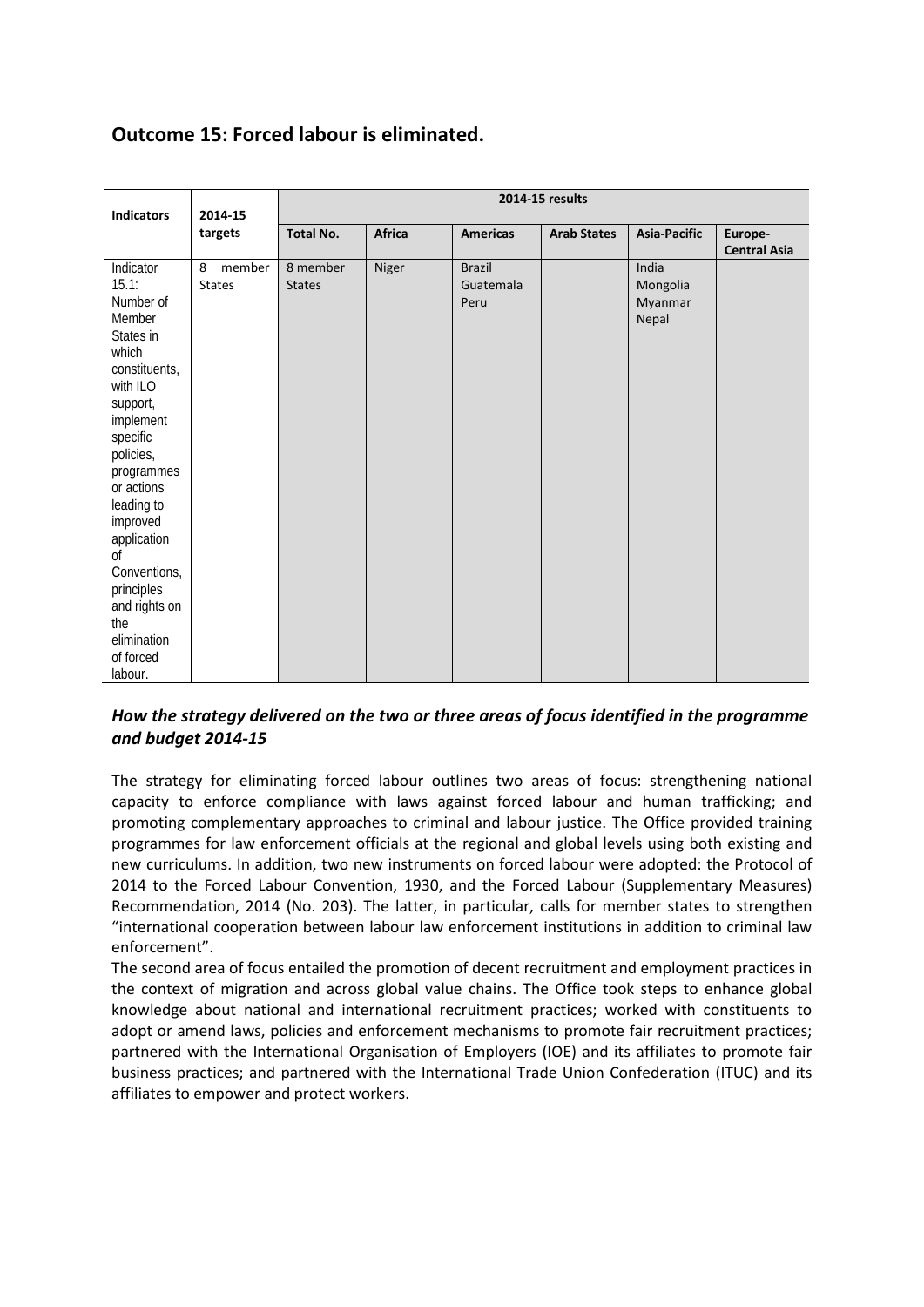#### *How the strategy delivered support to constituents*

The ILO provided technical assistance in combating forced labour to over 20 countries, including Bangladesh, Brazil, China, Ecuador, Ethiopia, Guatemala, India, Jordan, Lebanon, Malaysia, Mauritania, Mongolia, Myanmar, Nepal, Niger, Nigeria, Oman, Paraguay, Peru, Timor-Leste, Thailand, the United Arab Emirates, Uzbekistan and Viet Nam. Technical assistance focused on the agriculture and food processing, fishing, manufacturing and domestic work sectors.

#### *How the strategy helped to address gender equality and non-discrimination*

Following the adoption of the Resolution concerning statistics of work, employment and labour utilization by the 19th International Conference of Labour Statisticians (ICLS) in 2013, a working group was established in 2015 in order to discuss and develop international guidelines and survey tools for the collection of sex-disaggregated data and the analysis of gender-relevant determinants of forced labour. The Office also conducted research on protection gaps and restrictions affecting women from South Asia who migrate for low-skilled work, particularly domestic work. The research considers ways of taking a comprehensive and empowering approach to women workers in the development of migration policies. The Office also provided technical assistance in preventing the trafficking of women and girls into domestic work and the garment sector in more than 12 countries.

### *Identify significant external partnerships that have helped in delivering the strategy*

The Office worked closely with the International Trade Union Confederation (ITUC) and the International Organisation of Employers (IOE) during the standard-setting process leading to the adoption of the Protocol and its accompanying Recommendation. The ITUC and IOE are also important partners in the campaign for ratification of the Protocol. The Office continues to work in close collaboration with its social partners, the United Nations Global Compact and the United Nations Human Rights Council's Working Group on the issue of human rights and transnational corporations and other business enterprises, on due diligence issues in order to prevent and address forced labour.

The Office remains an active member of the Inter-Agency Coordination Group against Trafficking in Persons (ICAT), which seeks to ensure coordination among United Nations (UN) agencies and other relevant international organizations in order to facilitate a holistic and comprehensive approach to preventing and combating trafficking in persons.

The ILO launched and provided seed funding to support the development of a global alliance consisting of the ILO, other UN agencies, governments, workers' and employers' organizations, regional organizations, development partners, the private sector, civil society organizations, academics, experts, the media and other stakeholders. The goal of the alliance is to help all UN Member States to reach Target 8.7 under Goal 8 of the Sustainable Development Goals (SDGs): "Take immediate and effective measures to eradicate forced labour, end modern slavery and human trafficking and secure the prohibition and elimination of the worst forms of child labour, including recruitment and use of child soldiers, and by 2025 end child labour in all its forms".

| <b>Significant outputs</b>             |                                                                                                                                                                                                                                                                                                                                                                                                                                                                                                                                                                                   |
|----------------------------------------|-----------------------------------------------------------------------------------------------------------------------------------------------------------------------------------------------------------------------------------------------------------------------------------------------------------------------------------------------------------------------------------------------------------------------------------------------------------------------------------------------------------------------------------------------------------------------------------|
| Knowledge generation<br>and management | In May 2014, the Office launched a report: Profits and Poverty: The Economics of Forced Labour.<br>٠<br>The study builds on earlier ILO studies on the extent, cost and profits of forced labour. For the<br>first time, it looks at both supply and demand and presents solid evidence for a correlation<br>between forced labour and poverty. It also provides new estimates of the illegal profits<br>generated through the use of forced labour, as well as new evidence of the key socio-economic<br>factors that increase the risk of falling victim to coercion and abuse. |